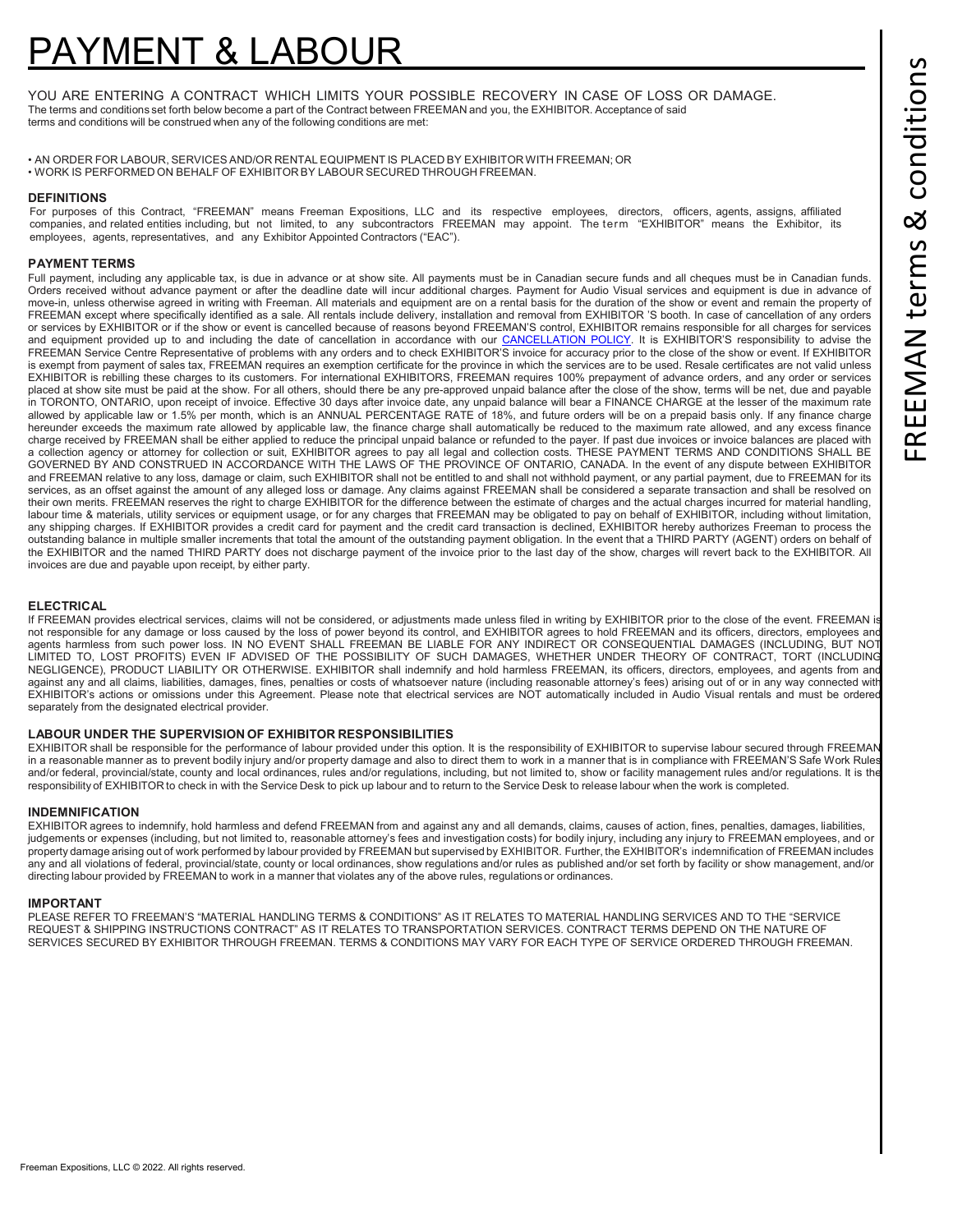## 'ERIAL HANDLIN

YOU ARE ENTERING A BINDING CONTRACT WHICH LIMITS YOUR POSSIBLE RECOVERY IN CASE OF LOSS OR DAMAGE. Acceptance of said terms and conditions will be construed when any of the following conditions are met: This Material Handling Agreement (MHA) is signed; Exhibitor's materials are delivered to Freeman's warehouse or to an event site for which Freeman is the official show contractor; or an order for labour and/or rental equipment is placed by Exhibitor with Freeman. Please note that your material handling charges do not include disposal of exhibit properties. Contact Freeman for rates and rules applicable to the disposal of your exhibit properties.

and its employees, directors, officers, agents, assigns, affiliated companies and related entities.<br>In no event shall Freeman be deemed to be the Ultimate Consignee for shipping and customs<br>purposes. "Exhibitor" means the

concealed damage, carpets in bags or poly, or improperly packed or labelled materials. LOSSES. Freeman shall not be responsible for crates and packaging which are unsuitable for handling,<br>in poor condition or have prior damage. Crates and packaging should be of a design to **9. DECLARED VALUE.** Declarations of declar

**3. EMPTY CONTAINERS.** Empty container labels will be available at the show site service desk. Affixing labels to the containers is the sole responsibility of Exhibitor or its representative. 10. JURISDICTION / VENUE. THIS CONTRACT SHALL BE CONSTRUED UNDER THE All previous labels must be removed or obliterated. Freeman assumes no responsibility for: LAWS OF THE PROVINCE OF ONTARIO, CANADA WITHOUT GIVING EFFECT TO ITS<br>error in the above procedures; removal of containers with old Freeman labels; or improper information on empty labels. FREEMAN WILL NOT BE LIABLE OR RELATING TO THIS CONTRACT SHALL RESIDE IN THE COURT OF ONTARIO, FOR LOSS OR DAMAGE TO CRATES AND CONTAINERS OR THEIR CONTENTS WHILE CANADA. SAME ARE IN EMPTY CONTAINER STORAGE.

from the booth and corrections will be made where discrepancies exist between the quantities facility and/or show management. of items on any form submitted to Freeman and the actual count of such items in the booth at the time of pickup. Freeman is not responsible for any wait time or other charges, including 12. LIEN. Exhibitor grants Freeman a security interest in and a lien on all of Exhibitor's business centre charges, arising from delivery or pickup of Exhibitor's materials.

MATERIALS ARISING OUT OF IMPROPER LOADING OR LABELLING OF MATERIALS.

**6. DESIGNATED CARRIERS.** Freeman shall have the authority to change the Exhibitor's Obligations remain unpaid or unsatisfied. designated carrier if that carrier does not pick up the shipment(s) at the appointed time. Where no disposition is made by Exhibitor, materials may be taken to a warehouse to await Exhibitor's **13. WAIVER & RELEASE.** Exhibitor, as a material part of the consideration to Freeman for<br>shipping instructions, and Exhibito rerouting and handling. IN NO EVENT SHALL FREEMAN BE RESPONSIBLE FOR ANY matters for which Freeman has disclaimed liability pursuant to the provisions of this Contract. LOSS RESULTING FROM SUCH REROUTING DESIGNATION.

handling of Exhibitor's materials.

business days after the date when Exhibitor's materials are delivered to the carrier for RULES FOR SAFE OPERATION. YOU, YOUR EMPLOYER AND THE TRUCK OWNER transportation from show site or from Freeman's warehouse. All claims reported after thirty than one (1) year after the date of loss or damage occurred.

**a. PAYMENT FOR SERVICES MAY NOT BE WITHHELD.** In the event of any dispute ENTER THE PREMISE.between Exhibitor and Freeman relative to any loss, damage or claim, Exhibitor shall not be entitled to and shall not withhold payment due to Freeman for its services as an offset against the amount of any alleged loss or damage. Any claims against Freeman shall be considered a separate transaction and shall be resolved on their own merits.

**b. MAXIMUM RECOVERY.** If found liable for any loss, Freeman's sole and exclusive maximum liability for loss or damage to Exhibitor's materials and Exhibitor's sole and exclusive remedy is limited to CAD\$1.10 per kilogram (CAD\$0.50 per pound) per article with a maximum liability of CAD\$100.00 per item or CAD\$1,500.00 per shipment, whichever is a less. For unmarked, unlabelled or improperly packaged television monitors, the maximum liability is the lesser of CAD\$6.60 per kilogram (CAD\$3.00 per pound) or the actual invoice price. All shipment weights are subject to correction and final charges determined by the actual or reweighed weight of the shipment.

**c. LIMITATION OF LIABILITY.** IN NO EVENT SHALL FREEMAN BE LIABLE TO THE EXHIBITOR OR TO ANY OTHER PARTY FOR SPECIAL, COLLATERAL, EXEMPLARY, INDIRECT, INCIDENTAL OR CONSEQUENTIAL DAMAGES, WHETHER SUCH DAMAGES OCCUR EITHER PRIOR OR SUBSEQUENT TO, OR ARE ALLEGED AS A RESULT OF,

**1. DEFINITIONS.** For purposes of this Contract, "Freeman" means Freeman Expositions, Ltd., TORTIOUS CONDUCT, FAILURE OF THE EQUIPMENT OR SERVICES OF FREEMAN OR 2. PACKAGING/CRATES AND STORAGE. Freeman shall not be responsible for damage to INCLUDE, BUT ARE NOT LIMITED, TO LOST PROFITS, LOSS OF USE AND loose or uncrated materials, pad-wrapped or shrink-wrapped materials, glass breakage, INTERRUPTION OF BUSINESS OR OTHER CONSEQUENTIAL OR INDIRECT ECONOMIC BREACH OF ANY OF THE PROVISIONS OF THIS CONTRACT, REGARDLESS OF THE<br>FORM OF ACTION, WHETHER IN CONTRACT OR IN TORT, INCLUDING STRICT<br>LIABILITY AND NEGLIGENCE, EVEN IF FREEMAN HAS BEEN ADVISED OR IS ON NOTICE OF THE POSSIBILITY OF SUCH DAMAGES. SUCH EXCLUDED DAMAGES

adequately protect contents for handling by forklift or similar means. Freeman does not accept selected carrier ONLY and are in no way an extension of Freeman's maximum liability stated any crates or packaging containing hazardous materials. Goods requiring cold storage and herein. Freeman will use commercially reasonable efforts to transmit declared value those in accessible storage are stored at Exhibitor's own risk. FREEMAN ASSUMES NO instructions to the selected carrier; however, FREEMAN WILL NOT BE LIABLE FOR ANY RESPONSIBILITY OR LIABILITY FOR LOSS OR DAMAGE TO GOODS IN COLD STORAGE CLAIM ARISING FROM THE TRANSMITTAL OF, OR FAILURE TO TRANSMIT, DECLARED<br>VALUE INSTRUCTIONS TO THE CARRIER NOR FOR FAILURE OF THE CARRIER TO UPHOLD THE DECLARED VALUE OR ANY OTHER TERM OF CARRIAGE.

4. INBOUND/OUTBOUND SHIPMENTS. There may be a lapse of time between the delivery from and against any and all demands, claims, causes of action, fines, penalties, damages of shipment(s) to the booth and the arrival of Exhibitor or between the completion of packing (including consequential), liabilities, judgements and expenses (including, but not limited to, and the actual pickup of materials from the booths for loading onto a carrier; during such times, reasonable attorney's fees and investigation costs) arising out or contributed to by Exhibitor's Exhibitor materials will be left unattended. FREEMAN IS NOT RESPONSIBLE OR LIABLE negligent supervision of any labour secured through Freeman; Exhibitor's negligence, willful FOR ANY LOSS, DAMAGE, THEFT OR DISAPPEARANCE OF EXHIBITOR'S MATERIALS misconduct or deliberate act, or the negligence, willful misconduct or deliberate act of AFTER THEY HAVE BEEN DELIVERED TO EXHIBITOR'S BOOTH AT SHOW SITE OR Exhibitor's employees, agents, representatives, customers, invitees and/or any Exhibitor BEFORE THEY HAVE BEEN PICKED UP FOR RELOADING AT THE CONCLUSION OF THE Appointed Contractors (EAC) at the show or event to which this Contract relates, including, but EVENT. Freeman recommends arranging security services through facility or show not limited to, Exhibitor's violation of any federal, provincial/state, county or local ordinance<br>management All MHAssubmitted to Freeman by Ex **11. INDEMNIFICATION.** Exhibitor agrees to indemnify and forever hold harmless Freeman

5. DELIVERY TO THE CARRIER FOR RELOADING. Freeman assumes no responsibility for full payment and performance of all Exhibitor's indebtedness for monies paid by Freeman on loss, damage, theft or disappearance of Exhibitor's materials after same have been delivered its behalf, services performed, materials and/or labour from time to time provided by Freeman to Exhibitor's appointed carrier, shipper or agent for transportation after the conclusion of the to or for the benefit of Exhibitor ("Obligations"). Freeman shall have all the rights and remedies show. Freeman loads the materials onto the carrier under directions from the carrier or driver of a secured party under the PERSONAL PROPERTY SECURITY ACT, as we may be of that carrier. Any loading onto the carrier will be understood to be under the exclusive amended from time to time ("PPSA"), and any notice that Freeman is required to give under supervision and control of the carrier or driver of that carrier. FREEMAN ASSUMES NO the PPSA of a time and place of a public sale or the time after which any private sale or other<br>RESPONSIBILITY FOR LOSS, DAMAGE, THEFT OR materials that are from time to time in the possession of Freeman and all the proceeds thereof, including, but not limited to, insurance proceeds (the "Collateral"), to secure the prompt and notice if such notice is mailed by registered or certified mail at least five (5) days prior to such action. Freeman may hold and not deliver any of the Collateral to Exhibitor for as long as any

14. DRIVER LIABILITY WAIVER. IN CONSIDERATION OF FREEMAN PERMITTING<br>7. FORCE MAJEURE. Freeman's performance hereunder is subject to, and Freeman shall ENTRANCE TO THE PREMISES, YOU, YOUR EMPLOYER, THE OWNER OF THE TRUCK not be responsible for, loss, delay or damage due to strike, work stoppage, natural elements, AND/OR EQUIPMENT THAT YOU ARE OPERATING (TRUCK OWNER) AND YOU AS vandalism, Act of God, civil disturbance, power failure, explosion, act of terrorism or war, or for AGENT OF YOUR EMPLOYER AND THE TRUCK OWNER HEREBY ASSUME ALL RISK OF any other cause beyond Freeman's reasonable control, nor for ordinary wear and tear in the INJURY OR HARM TO YOURSELF AND OTHERS AND DAMAGE TO YOUR PROPERTY **8. CLAIM(S) FOR LOSS.** Exhibitor agrees that any and all claims for loss or damage must be ENTER AT YOUR OWN RISK. YOU HAVE FULL KNOWLEDGE OF ANY RISK INVOLVED<br>submitted to Freeman immediately at the show site and in any AND PROPERTY BELONGING TO YOUR EMPLOYER OR OTHERS ARISING FROM YOUR ACTIVITIES WHILE BEING PERMITTED TO ENTER THE PREMISES. YOU AGREE TO (30) days will be rejected. In no event shall a suit or action be brought against Freeman more OFFICERS, DIRECTORS, AGENTS, ASSIGNS, AFFILIATED COMPANIES AND RELATED AGREE TO INDEMNIFY AND HOLD HARMLESS FREEMAN AND ITS EMPLOYEES ENTITIES AGAINST ANY AND ALL LIABILITY, ACTIONS, CLAIMS AND DAMAGES OF ANY KIND WHATSOEVER ARISING FROM YOUR ACTIVITIES WHILE BEING PERMITTED TO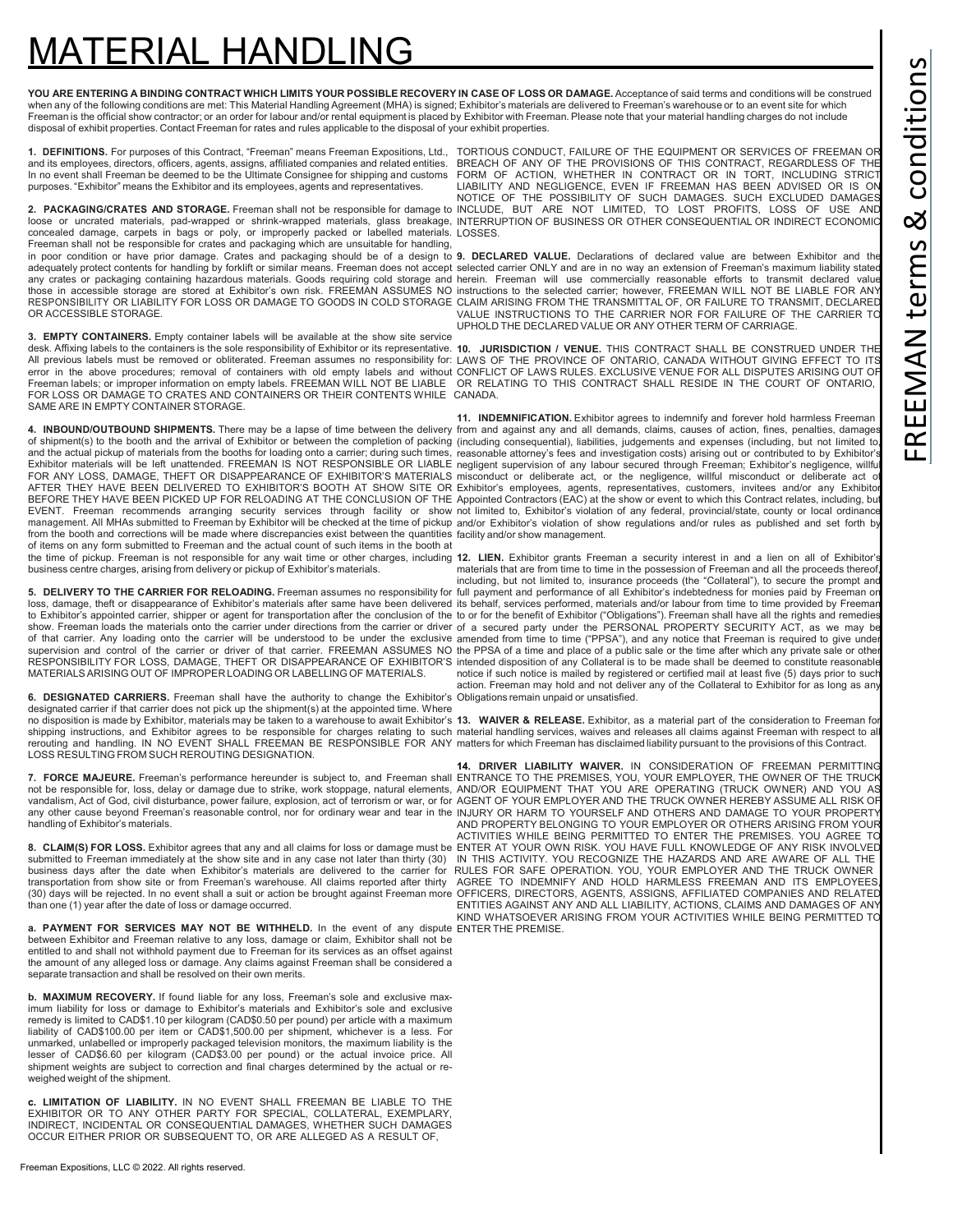# AIR CARGO

### **AIR CARGO SERVICE REQUEST AND SHIPPING INSTRUCTIONS CONTRACT**

In tendering this shipment, the Shipper and Consignee agree to these TERMS which no agent or employee of the parties may alter. This Air Cargo Service Request and Shipping Instructions Contract is NON-NEGOTIABLE and has been prepared by Shipper, or if by Freeman or another on Shipper's behalf, it shall be deemed, conclusively, to have been prepared by Shipper. Shipper agrees that this shipment is subject to the TERMS stated herein. All TERMS, including, but not limited to, all the limitations of liability, shall apply to our agents and their contracting carriers.

**1. <u>DEFINITIONS: I</u>n this Contract, "Freeman" means Freeman Expositions, Ltd., and its respective employees, (b) clocks, watches, jewellery (including costume jewellery), furs and<br>officers, directors, agents, affilialed c** their respective employees, officers, directors, agents, assigns, affiliated companies and contractors appointed<br>by Shipper, excluding only Freeman. "Property" means all objects of any type received from Shipper for transp

**2. <u>FINAL CONTRACT BETWEEN THE PARTIES:** I</u>n exchange for Shipper's payments and Freeman's breadth of this clause) such as the following: consequential damages, loss of use damages, loss of profi<br>services, which the parti and Shipping Instructions), Freeman and Shipper each agree that this Contact shall govern their respective damages, damages awarded for gross negligence, direct damages, indirect damages, famages for failure of<br>rights and property first comes into the physical possession of Freeman, and the responsibility of Freeman under same<br>shall end when the property has been placed in the possession of the Consignee or the Consignee's designated<br>agent. unenforceable, the remainder of the Contract shall continue in full force and effect.

3. FREEMAN'S RESPONSIBILITIES UNDER THE CONTRACT ARE LIMITED: Freeman is responsible for such damages. Freeman makes no warranties, express or implied, and expressly disclaims any and all<br>the satisfactory performance of on not be responsible for the performance of individuals of firms who are not under the direct supervision or control<br>of Freeman. Freeman shall not be responsible for events or causes of loss, delay or damage beyond its<br>reaso strike, lockout, work slowdown or stoppage, power failure, breakdown of plant or machinery, facility failure,<br>vandalism, theft, Act of God, effect of natural elements, riot, civil commotion or disturbance, terrorism, act o

**4. <u>PACKAGING AND CRATES:</u> Shipper's property must be well packaged for safe and secure handling, Shipper's account is current.**<br>storage and shipment using ordinary care. Each piece must be legibly and durably marked with address, including correct postal code, of Shipper and Consignee. When a container is used repetitively by<br>Shipper, Shipper must remove all old labels, tags, markings, etc., and Shipper must ensure that the container<br>retai shall not be responsible for dam age to loose or uncrated materials, pad-wrapper might use for its property. Freeman<br>shall not be responsible for damage to loose or uncrated materials, pad-wrapped or shrink-wrapped materia General guidance as to acceptable packaging systems and procedures may be found in publications such as<br>the National Motor Freight Classification published by the U.S. National Motor Freight Traffic Association. For<br>shipme to conditions that may cause damage to perishable commodities. If the integrity of a shipment is in question, section regarding the inclusion of any dangerous substances in the property placed with Freeman. Freeman reserves the right to improve packaging at shipper's expense

**5. REFUSED SHIPMENTS:** If the Consignee refuses a shipment tendered for delivery, or if Freeman is unable<br>to deliver a shipment because of fault or mistake of the Consignor or Consignee, Freeman's liability shall then<br>b

(a) Freeman shall promptly attempt to provide notice by telephone or electronic or written communication as provided on the face of these shipping instructions, if so indicated, to Shipper or the party, if any, designated to<br>receive notice in these instructions.<br>(b) Storage charges, based on Freeman's applicable rates, shall sta

following the attempted notification. Storage may be, at Freeman's option, in any location that provides Freeman at 866-272-1081. The shipment and its container(s) and packing material must be made available to<br>reasonable expense and without liability to Freem an.

(c) If Freem an does not receive disposition instructions within 48 hours of the tim e of Freem an's attempted first notification, Freeman will attempt to issue a second and final confirmed notification. Such notice shall advise by Freeman. Please refer to the Service Guide for claim procedures. All claims for service failure must be mad that if Freeman does not receive disposition instructions within 10 days of that notification. Freeman may offer the shipment for sale at a public auction and Freeman has the right to offer the shipment for sale. The amount of sale will be applied to Freeman's invoice for transportation, storage and other lawful charges. Shipper will be<br>responsible for the balance of charges not covered by the sale of the goods. If there is a balance remainin

upon claim and proof of ownership.<br>(d) Where Freeman has attempted to follow the procedure set forth above and the procedure is not possible,<br>circumstances and in such manner as may be authorized by law.<br>circumstances and

may dispose of property to the best advantage. Where Freeman is directed by Consignee or the Agent of Freeman. Claims for loss or damage must be delivered to the following address: Cl<br>Consignor to unload or deliver propert

6. <u>LIMITATION ON SHIPPER'S RECOVERABLE DAMAGES:</u> FREEMAN'S LIABILITY FOR DAMAGES ON<br>DOMESTIC SHIPMENTS, INCLUDING, BUT NOT LIMITED TO, DAMAGES ARISING FROM OR RELATED<br>TO MISDELIVERY, INCOMPLETE OR OTHERWISE INADEQUATE DEL OR CADS1:10 PER KILOGRAM (CADS0.50 PER POUND) OF CARGO ADVERSELY AFFECTED THEREBY, THE SHIPPORTATION CHARGES APPLICABLE TO THAT PART OF THE SHIPPER MAKES A DECLARATION OF VALUE FOR CARRIAGE IN THE SPACE DESIGNATED ON THE S UNLESS A HIGHER DECLARED VALUE IS REQUESTED, AND THE FEES SET FORTH IN THE SERVICE<br>GUIDE FOR SUCH HIGHER DECLARED VALUE ARE PAID. FOR INTERNATIONAL SHIPMENTS, THIS<br>SERVICE REQUEST AND SHIPPING INSTRUCTIONS CONTRACT SHALL B

Notwithstanding the above limitations, domestic shipments containing the following items of extraordinary value are limited to a maximum declared value of CAD\$500.00:

(a) artworks and objects of art, including, but not limited to, original paintings, drawings, etchings, watercolours, tapestries and sculptures;

Freeman Expositions, LLC © 2022. All rights reserved.

(b) clocks, watches, jewellery (including costume jewellery), furs and fur-trimmed clothing;

Any declared value in excess of the maximums allowed herein is null and void, and acceptance by Freeman<br>for carriage of any shipment with a declared value in excess of the allowed maximums does not constitute a<br>waiver of t

responsible for damages identified by the terms (by way of illustration only and not as a limitation of the<br>breadth of this clause) such as the following: consequential damages, loss of use damages, loss of profit dam

contract. This limitation shall bind the parties:<br>(a) whenever or wherever the claimed loss or damage may occur;<br>(b) even where the alleged loss or damage is claimed to result from negligence, strict liability, product lia breach of contract, breach of statute or regulation, or any other legal theory or cause; and<br>(c) even though Freeman may have been advised or be on notice of the possibility or even the probability of

warranties. Except for Freeman's failure to deliver in accordance with the Guaranteed Service section of the<br>Service Guide, Freeman will not be liable for misdelivery, incomplete or otherwise inadequate delivery (including payment instrument), nondelivery, missed pickup, delay on international shipments, loss or damage unless:<br>caused by Freeman's sole negligence.

7. SHIPPER'S RESPONSIBILITIES AND INDEMNIFICATION:<br>(a) Shipper must pay in full for the services rendered under this Contract at the time the services are requested.<br>The existence of a dispute between Shipper and Freeman r

hazardous materials of any kind or nature. Shipper warrants and ensures that its property is inert and contains<br>ho hazardous substances, hazardous materials, chemicals, gases, explosives, radioactive materials,<br>biologicall owner's risk and expense or destroyed without compensation.

glass breakage, concealed damage, carpets in bags or poly, or improperly packed or labelled materials. Crates (c) Shipper shall defend and indemnify Freeman and its employees, directors, officers and agents from and<br>and pa for 72 hours from time of pickup; all international shipments must be packed to travel without spoilage for 24 provincial/state, county or local ordinances; Shipper's violation of show regulations and/or rules as published liabilities, judgements and expenses (including, but not limited to, reasonable attorney's fees and investigation<br>costs) on account of personal injury, death, or damage to or loss of property or profits arising out of or c

> 8. CLAIMS: Shipper, Consignee, or any other party claiming an interest in the shipment must notify Freeman immediately upon delivery or, in the case of loss or damage which could not have been noted at the time of immediat of receipt of the property. If Carrier schedules an inspection, claimant must keep the shipping container, all packaging material and contents in the sam e condition as when dam age first was discov ered. Receipt of the shipment by Consignee or Consignee's agent without written notice on the delivery receipt and/or delivery<br>manifest will be prima facie evidence that the shipment was delivered in good condition. The amount of the<br>claim may however, Freeman is not obligated to perform such inspection. All claims for loss or damage MUST be made in<br>writing to Freeman within one hundred twenty (120) calendar days after the date of acceptance of the shipment within thirty (30) calendar days from the date of shipment, and Freeman's sole liability for such claims arising<br>from Guaranteed Service shipments shall be limited to the transportation charges as provided in the Guarantee Service section of the Service Guide. All claims for overcharge must be made in writing to Freeman within sixty<br>(60) calendar days after the invoice date. No action for loss or damage may be maintained against Freeman<br>unle claimant commences the action within one (1) year of the shipment by Freeman unless otherwise required by<br>international, federal or provincial/state law. If the claim is for loss or damage involving international shipments claimant must commence the action within two (2) years from the date of acceptance of the shipment by<br>Freeman unless otherwise required by international, federal or provincial/state law. For purposes of this section,<br>no ac Freeman. Claims for loss or damage must be delivered to the following address: Claims Department Sedgwick

> For shipping containers designed for repeated use (tradeshow cases, totes, crates), Freeman shall have n liability for superficial damage to said containers in the form of scuffs, scratches, dents or dings. Freeman will<br>only accept liability for "catastrophic" damage to these shipping containers (crushing, puncture, or comple

> **9. CHOICE OF FORUM:** THE CONTRACT SHALL BE CONSTRUED UNDER THE LAWS OF CANADA (IN-<br>CLUDING ADOPTED INTERNATIONAL CONVENTIONS) AND THE PROVINCE OF ONTARIO WITHOUT<br>GIVING EFFECT TO THE PROVINCE'S CONFLICT OF LAWS RULES, FRE

**10. <u>MISCELLANEOUS:</u>** Shipper warrants the accuracy of the weight and dimension data furnished in this<br>Contract. Shipper understands that once its property is shipped by Freeman pursuant to the instructions<br>contained in t reschedule same and that Shipper will have no control over the property until it is delivered pursuant to the<br>instructions in this Contract. Shipper agrees that this Contract may be provided to any third party, including<br>c